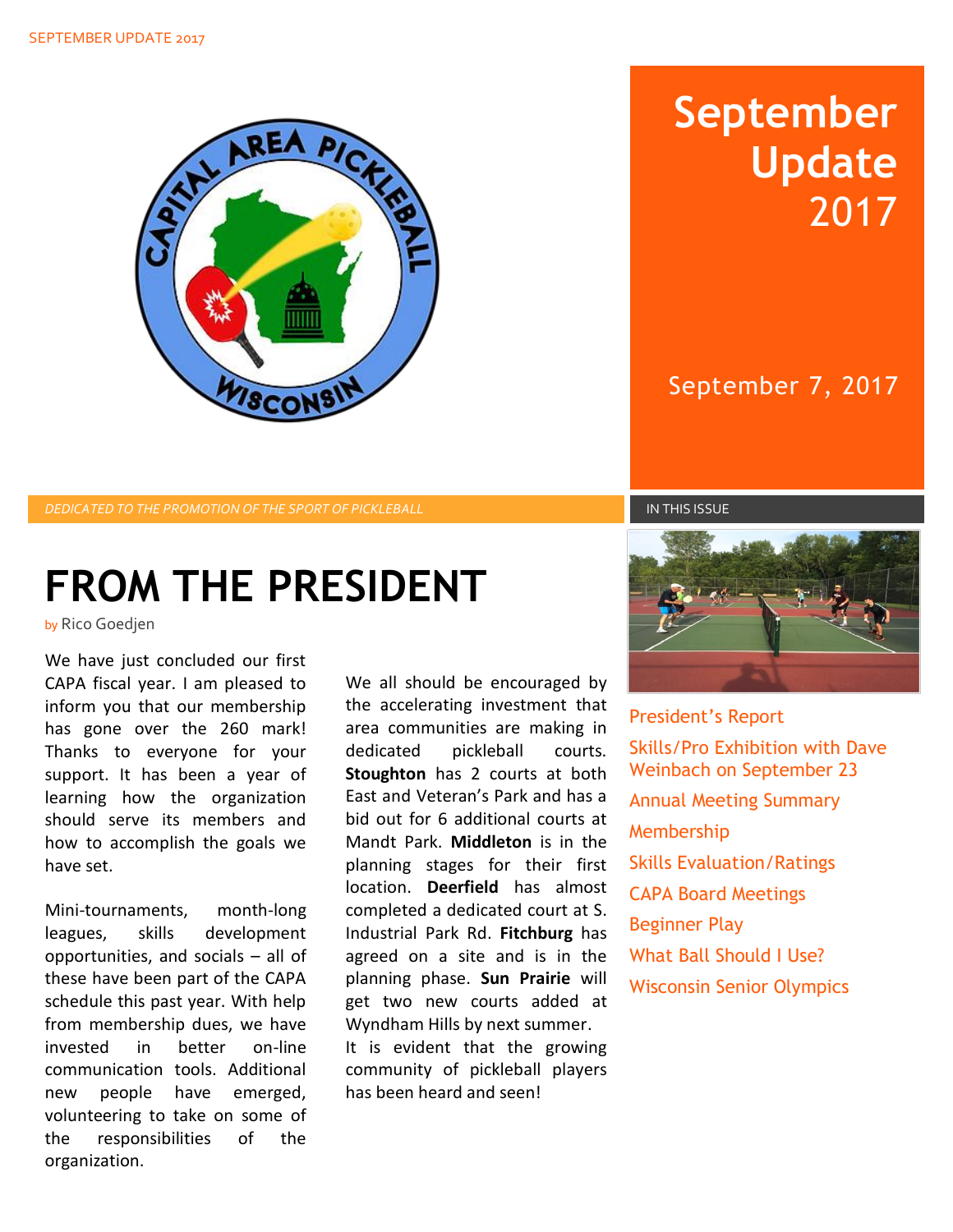

## **CAPA MEMBERS EXCLUSIVE**

**DAVE WEINBACH CLINIC & SOCIAL**

**SATURDAY, SEPTEMBER 23, 2017 9:30 AM GARNER PARK**

### **SKILLS CLINIC & 5.0 DEMONSTRATIVE PLAY LIMITED TO 36 PARTICIPANTS**

If the roster is full, come anyway. Listen, watch, learn and socialize!

Bring your chairs and food for a pot-luck after the event. Ĵ

Our thanks to Dave Weinbach for donating his time and talent to help make us all better players.

SIGN UP NOW at [www.capareapb.com/clinics](http://www.capareapb.com/clinics). FREE TO CAPA MEMBERS.

### **ANNUAL MEETING SUMMARY**

Over 50 members gathered for our annual meeting on Saturday August 26 at Garner Park. The members heard reports on finances, membership and community developments.

Three Board positions currently had expiring terms. With no new nominations, these individuals agreed to stand for re-election and members in attendance gave their unanimous consent.

Re-elected were Rico Goedjen, President; Pat Fleming, Secretary; Mike Barone, Board member atlarge.

Continuing officers are Joe Carter, Vice President; Warren Luehring, Treasurer; and at-large Board members, Karen Jerg and Joe Sokal.

KaSandra Gehrke introduced a skills assessment/rating program endorsed by CAPA.

Joanne Caprisi accepted the appointment as Program Director, Natalie Murphy, as

Communications Director, and Dina Weinbach, Newsletter Editor.

Although cool and windy, there was pickleball play both before and after the meeting. Lunch was served and Kasandra explained in more detail the skills and assessment rating system.

Several special events announced at the meeting are covered in the balance of the newsletter.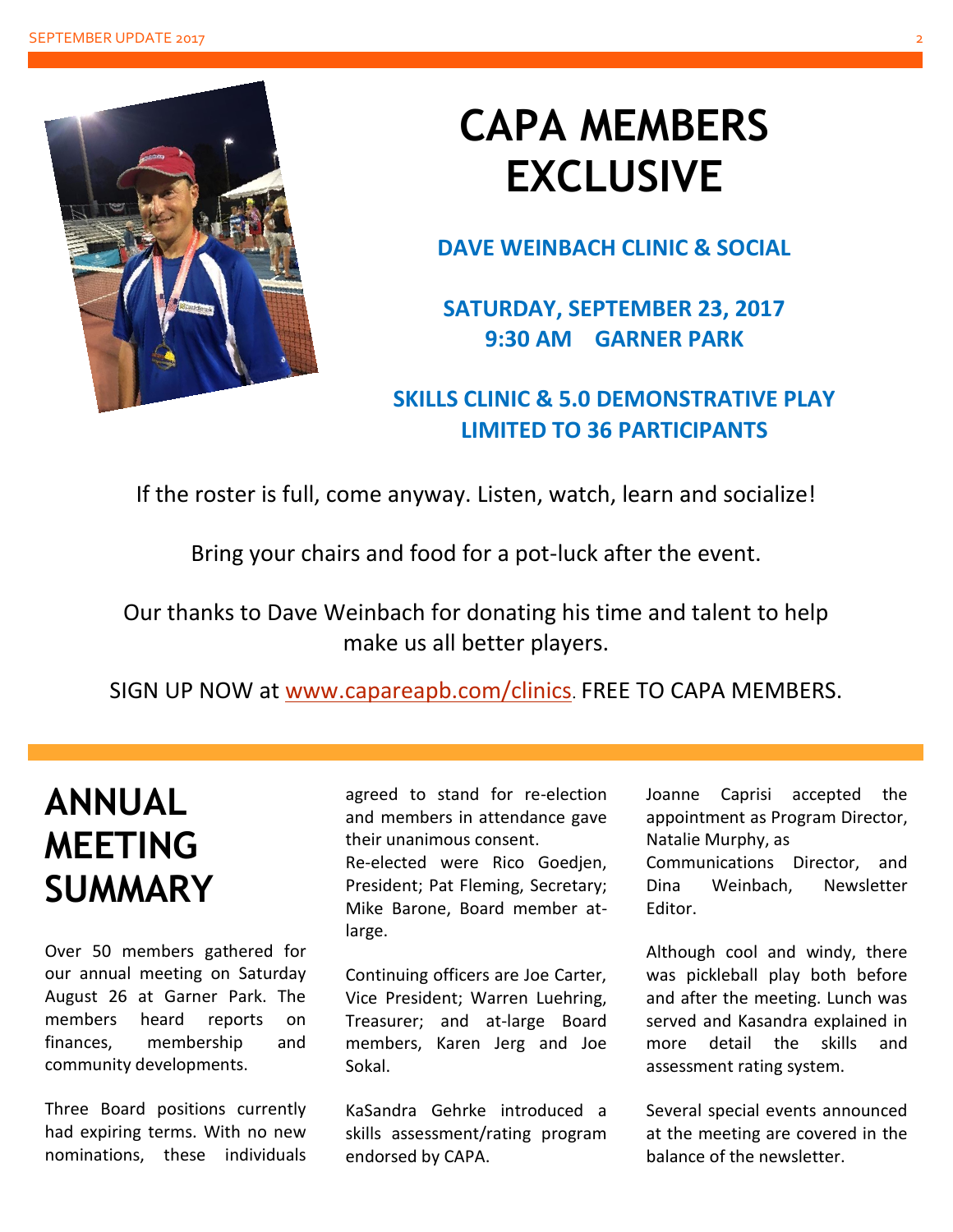### **Check these out!**

### **[Map of where to](https://www.capareapb.com/map)  [play.](https://www.capareapb.com/map)**

### **[On-Line Membership](https://www.capareapb.com/membership-application)  [Application.](https://www.capareapb.com/membership-application)**

#### CAPA MEMBERSHIP INFORMATION

AS OF SEPTEMBER 1, 2017

264

MEMBERS OF CAPA

153

RENEWALS

#### OTHER INFO:

22 NEW MEMBERS SINCE 7/1/17

31 RENEWED/PURCHASED ONLINE

## PLEASE HELP SPREAD THE WORD AND ENCOURAGE PLAYERS TO JOIN CAPA. THANK YOU!

### **CAPA MEMBERSHIP**

**With almost daily growth in new memberships we are at 264 members.**

**If you have not already done so, please [renew your membership on-line](https://www.capareapb.com/member-benefits) today. Membership is \$10 from September 1 through August 31.**

**In its first year, our CAPA organization has worked for its members by: • Organizing several club tournaments, multiple leagues, and skill development training sessions at multiple locations**

- **Holding several social/play events at different venues**
- **Conducting 2 general membership meetings**
- **Developing a website, an email communications system and an activity signup service**
- **Sponsoring a skills development clinic presented by Dave Weinbach**
- **Representing the pickleball community to several community parks development efforts**
- **Providing a unifying voice for members and,**
- **Having become a source of information for the Madison-area pickleball community**

## **SKILLS ASSESSMENT & RATINGS**

by Pat Fleming



*KaSandra Gehrke Wisconsin's only 5.0 Female Pickleball Player*

#### **CAPA BOARD MEETINGS**

**CAPA Board Meetings are open to the public and held the 2nd Wednesday of these months: February, April, May, June, July, August, October, December. Time and location noted in the Agenda. Minutes from the last meeting can be found here: https://www.capareapb.com/capameeting-information**

KaSandra Gehrke has completed a training course and is certified by IPTPA (see CAPA website for more details) to administer this program for CAPA members. She provided a handout at the annual meeting explaining how to sign up for the skills evaluation and player rating. The associated costs for CAPA members are \$15 at the time the application to IPTPA is completed online. An additional \$25 is due to KaSandra at the time of the assessment/rating. Contact KaSandra at [kasandra\\_meland32@hotmail.com](mailto:kasandra.meland32@hotmail.com) or phone number (608) 333-3655.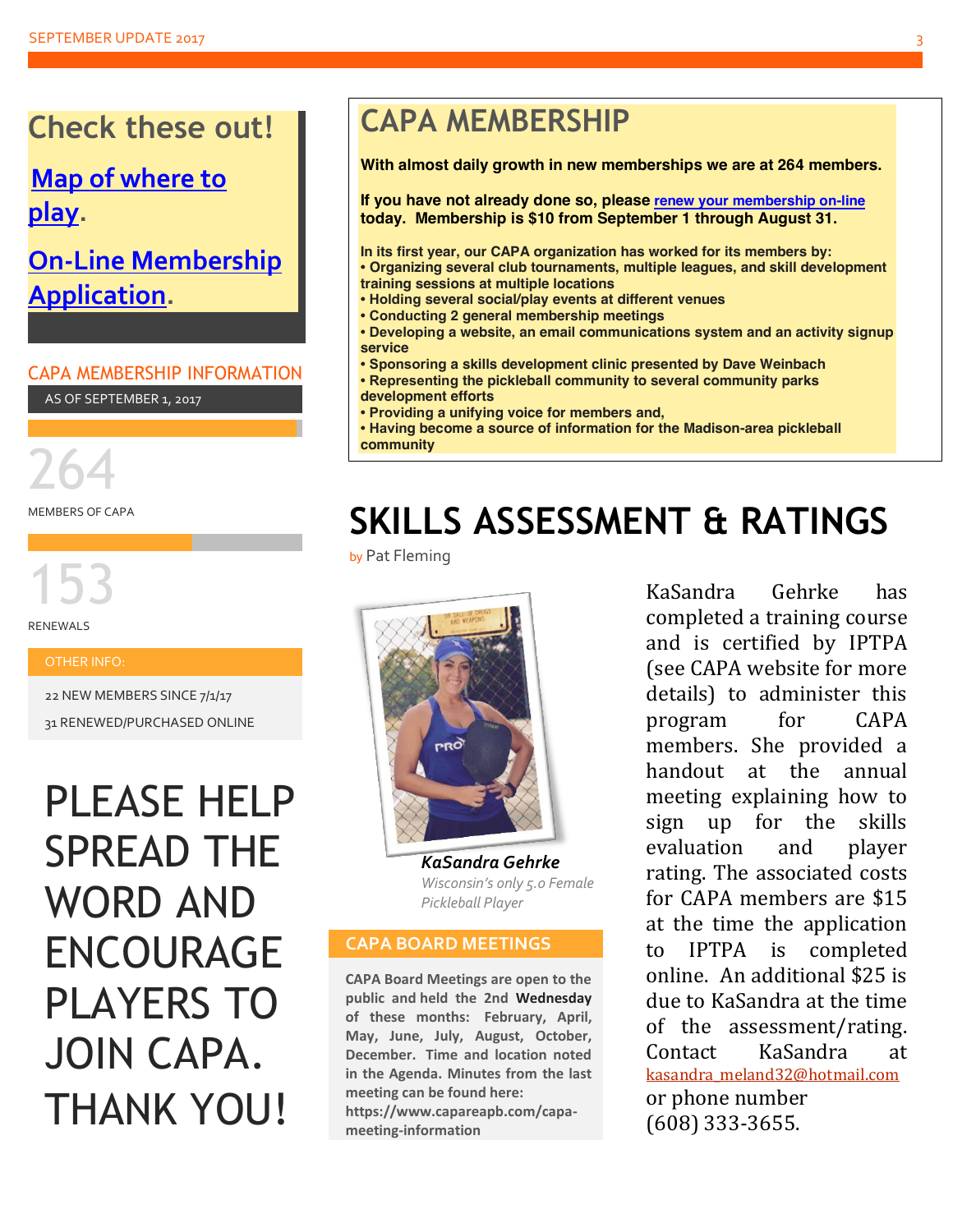## **BEGINNING PICKLEBALL PLAYERS**

**Learn how to play the fastest-growing sport in America**

**Improve your skills through practice dinking and games supervised by experienced instructors**

#### **WHEN:**

**Tuesdays** 12:30pm-2:30pm starting August 29th and every Tuesday through the end of September **Thursdays** 4:30pm-6:30pm starting September 7th and every Thursday through the end of September

#### **Come join in any time during the sessions!**

#### **WHERE:**

[Garner Park Pickleball courts](http://www.cityofmadison.com/parks/find-a-park/park.cfm?id=1168) at 333 S Rosa Rd, Madison (Corner of S Rosa Rd and Mineral Point Rd)

**Equipment:** paddles and balls, will be provided. Please wear appropriate athletic attire and shoes.

#### **Sponsored by Capital Area Pickleball Association (CAPA)**

[www.capareapb.com](http://www.capareapb.com/)

[Players and volunteers sign up here](http://www.signupgenius.com/go/5080f44aca62fa4ff2-beginner)

### **WHAT BALL SHOULD I USE?**

#### *We asked Dave Weinbach and here's what he said:*

The balls that you use should be determined by the surface that you play on. For example, if you are playing indoors on a gym floor then you would use an indoor ball. Usually, the indoor balls have larger holes and traditionally the ball that we've used for indoor has been called the "Jugs" ball. Recently, more ball manufacturers are getting into the business of making both indoor balls and outdoor balls. One example is Onyx. Onyx makes their Pure 2 ball both in an indoor ball and an outdoor ball. The difference is that the indoor ball has holes that are a little bit larger. In a lot of tournaments that are indoor only, many of the tournament directors are choosing to use the Onyx Pure 2 indoor ball versus the older Jugs ball. For indoor use on a tennis court







you could use the Onyx Pure 2 outdoor ball or the Dura Fast 40. Those are the balls that have the harder surface and smaller holes. The Pros like the Dura ball because you're able to impact more spin and maneuver the ball more. Most of our professional outdoor pickleball tournaments use the Dura Fast 40. Newer to the pickleball world is Franklin, a sports manufacturer historically in the baseball and softball business. Franklin has entered the pickleball world in full fashion with paddles, bags, and their flagship X40 ball. I personally like the new Franklin ball because it has aspects of both the Onyx Pure 2 and the Dura Fast 40 ball. Some of the issues that the players have with the Pure 2 ball is that when you buy them